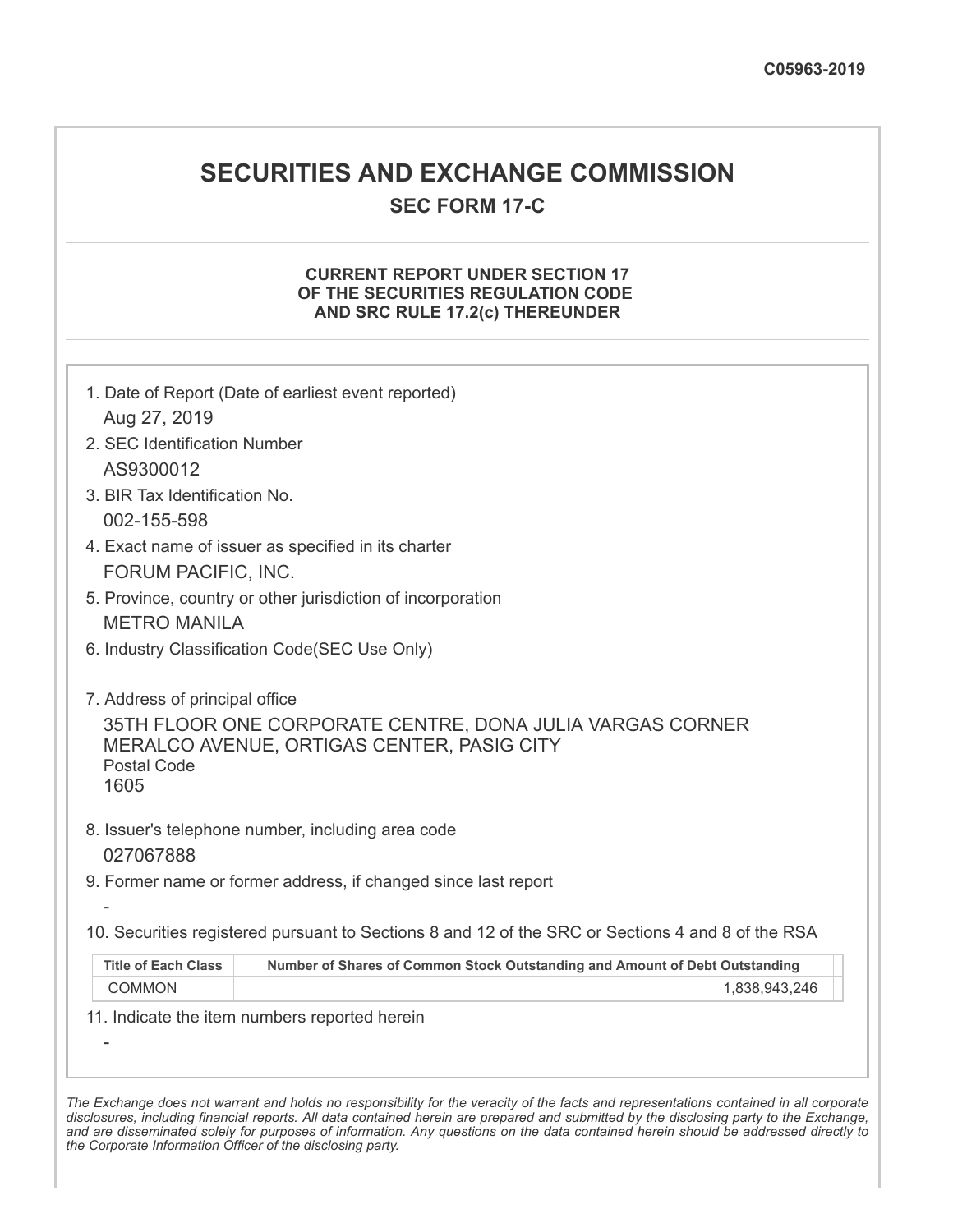

## **PSE Disclosure Form 7-1 - Notice of Annual or Special Stockholders' Meeting** *References: SRC Rule 17 (SEC Form 17-C) and Sections 7 and 4.4 of the Revised Disclosure Rules*

| <b>Subject of the Disclosure</b>                |                                                                                                                                                                                                                                                                                                                                                                        |
|-------------------------------------------------|------------------------------------------------------------------------------------------------------------------------------------------------------------------------------------------------------------------------------------------------------------------------------------------------------------------------------------------------------------------------|
|                                                 | NOTICE OF ANNUAL STOCKHOLDERS' MEETING                                                                                                                                                                                                                                                                                                                                 |
| <b>Background/Description of the Disclosure</b> |                                                                                                                                                                                                                                                                                                                                                                        |
|                                                 |                                                                                                                                                                                                                                                                                                                                                                        |
| <b>Type of Meeting</b>                          |                                                                                                                                                                                                                                                                                                                                                                        |
| Annual<br>$\circ$                               |                                                                                                                                                                                                                                                                                                                                                                        |
| Special                                         |                                                                                                                                                                                                                                                                                                                                                                        |
|                                                 |                                                                                                                                                                                                                                                                                                                                                                        |
| Date of Approval by<br>Board of Directors       | Aug 27, 2019                                                                                                                                                                                                                                                                                                                                                           |
| Date of Stockholders'<br><b>Meeting</b>         | Oct 8, 2019                                                                                                                                                                                                                                                                                                                                                            |
| <b>Time</b>                                     | 1:00P.M.                                                                                                                                                                                                                                                                                                                                                               |
| Venue                                           | One Café and Events Place 6th Floor, One Corporate Center Pasig City                                                                                                                                                                                                                                                                                                   |
| <b>Record Date</b>                              | Sep 16, 2019                                                                                                                                                                                                                                                                                                                                                           |
| Agenda                                          | Call to Order<br>Certification of Notice and Quorum<br>Approval of Minutes of the Previous Stockholders' Meeting<br>Report to the Stockholders for the Year 2018<br>Ratifications of the Acts of the Board and Management<br>Election of Directors for 2019-2020<br>Appointment of External Auditor<br>Appointment of External Counsel<br>Other matters<br>Adjournment |